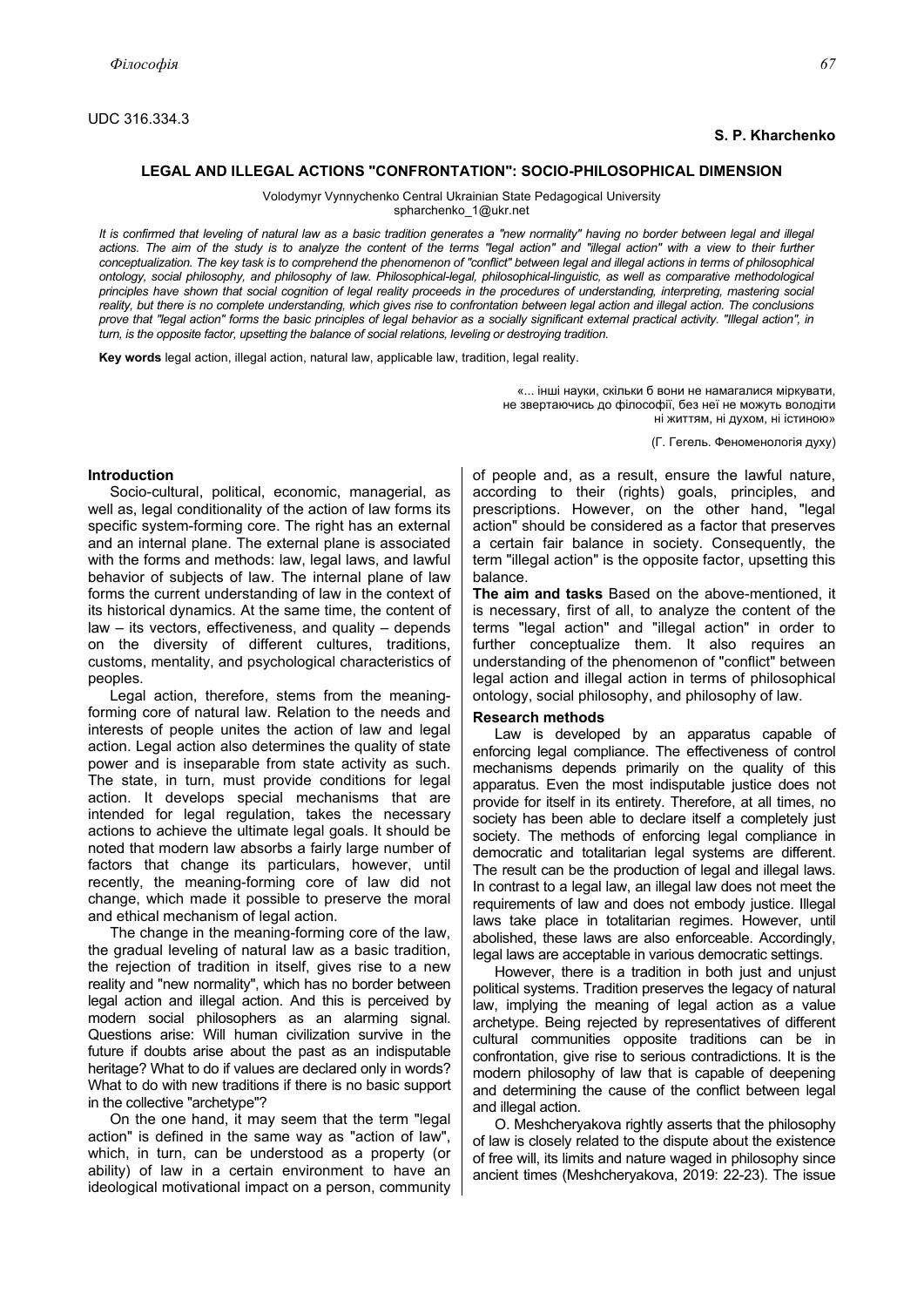of free will is also fundamental to jurisprudence. Therefore, for a deep understanding of the essence of law it is necessary to build the entire system of legal knowledge based on the philosophy of law. On such a basis exclusively it becomes possible for a progressive development of law, taking into account all the achievements of human thought and expanding the ideological boundaries and approaches to the understanding of law. There are two completely opposite positions in philosophy on the issue of free will. The first is based on a complete rejection of determinism and the assumption of the possibility of the existence of free will. The second is based on the so-called rigid determinism and the fundamental denial of free will. If we apply these positions to the philosophy of law, then they can be formulated as follows: the denial of determinism means the ability for a capable individual to choose a behavioral model, that is, to make a choice between good and evil; rigid determinism presupposes the illusory nature of free will, which puts the individual within a certain framework determined by the law, moral and ethical norms adopted in society. In this context, determinism is understood as a chain of reasons hidden from the individual, prompting him to a certain model of behavior (Meshcheryakova, 2019: 22-23). The author concludes that, despite the fundamental nature, the concept of "free will" is absent in modern philosophy of law and jurisprudence. The terms "action" or "inaction" used in philosophical and legal discourses do not fully reflect the full depth of the concept of "free will".

O. Meshcheryakova also argues that in the philosophy of law, the recognition of the existence of free will means that the individual, as the bearer of free will, is able to make decisions based on the free choice of the pattern of behavior that meets the moral and ethical standards adopted in society. Therefore, in a philosophical sense, free will should be understood as a kind of ideality. In jurisprudence, free will is understood as freedom of action and of choice. In general, the problem of mental acts in legal sciences is considered on the basis of two criteria – legal and biological. The first criterion is considered to be the subject's ability to form a proper intellectual and volitional attitude to the performed action or inaction. The second (biological) criterion is determined by means of natural (medical) science methods of the mental disorder state. In jurisprudence, the issue of free will is usually discussed in the context of various branches of law. Therefore, the philosophy of law as an academic discipline, along with the theory of state and law should become the foundation which the legal education is built on. Thus, the philosophy of law is one of the independent areas of general theoretical legal knowledge; it is not a part or continuation of the theory of law (Meshcheryakova, 2019: 22-23). Thus, free will is able to provide freedom of action as a legal action based on moral imperatives. It is also necessary to trace what causes the illegal action. In this regard, philosophical-legal, philosophical-linguistic, as well as comparative methodological principles are the most effective in considering legal action and illegal action.

## **Research results**

Natural law, one way or another, is based on tradition. We understand tradition as a system of norms formed anonymously, as a result of accumulated experience, ideas, rules and patterns, which regulates a fairly large and stable group of people. Traditions are passed on from generation to generation as ways of preserving the collective historical memory. Traditions are often considered ancient, unchanging and very important, although sometimes they can be much less "natural" than previously thought. It is assumed that in order to consider any practice as traditional, it is necessary to be transfered across at least two generations. Tradition can also refer to ancient beliefs or customs of lost or mysterious origin that have existed since time immemorial. Originally, the word was used literally to denote material action.

Accordingly, natural law is understood as a tradition or doctrine in the philosophy of law and jurisprudence, recognizing the existence of a number of inalienable rights that belong to us and based on the very fact of our belonging to the human race. Natural law has traditionally been understood as the right to protection from violence by other people and the state, and the right to free disposal of one's identity.

A. Ovchinnikov considers it obvious that law is a part of social reality (Ovchinnikov, 2010: 15). But what, in the author's opinion, is a social reality? The phenomenological conception of society shows that social reality is constructed by human in every act of his social thinking. Human's understanding of social ties and relationships is manifested in the construction of meanings. Moreover, the process of understanding the actions of other members of society takes place in the semantic fields of the national language, which gives the newborn member of society a certain picture of the world, including the social world. All the experience accumulated by the mankind is objectified in language and transmitted by language itself, which always leaves a certain part of this experience unconscious, determines the worldview and perception of that part of the experience amenable to reflection. Language forms guidelines, recipes for behavioral reactions, meanings and actions, hypotheses about goals in the actions of social actors. Language consolidates the typification of social phenomena and actions and allows a person to objectify its inner world, which in its entirety will never be absolutely objectified, because in addition to the general experience enshrined in human language and memory, there is a private experience of perception and understanding of the social world. Therefore, social reality shapes human thinking and is constructed by it. In phenomenological sociology, society is both a subjective and an objective reality at the same time. Between them, or between the subjective and objective facets of social reality, there is no classical rationalistic antagonism: the subject, being part of society, is included in the object, so, knowing society, it at the same time knows itself.

Therefore, social cognition takes place in the procedures of understanding, interpreting, mastering social reality. Moreover, understanding, as the main procedure of social thinking, is definitely socio-cultural. The influence of society on a person is expressed in reflecting certain social ties, relationships, patterns, acquires certain traits of character as a stone burned in a furnace, but in the fact that it, learning from childhood those or other ethnocultural and other values, acquires the opportunity to form meanings, comprehension, constructs the reality that affected it (Ovchinnikov, 2010: 15).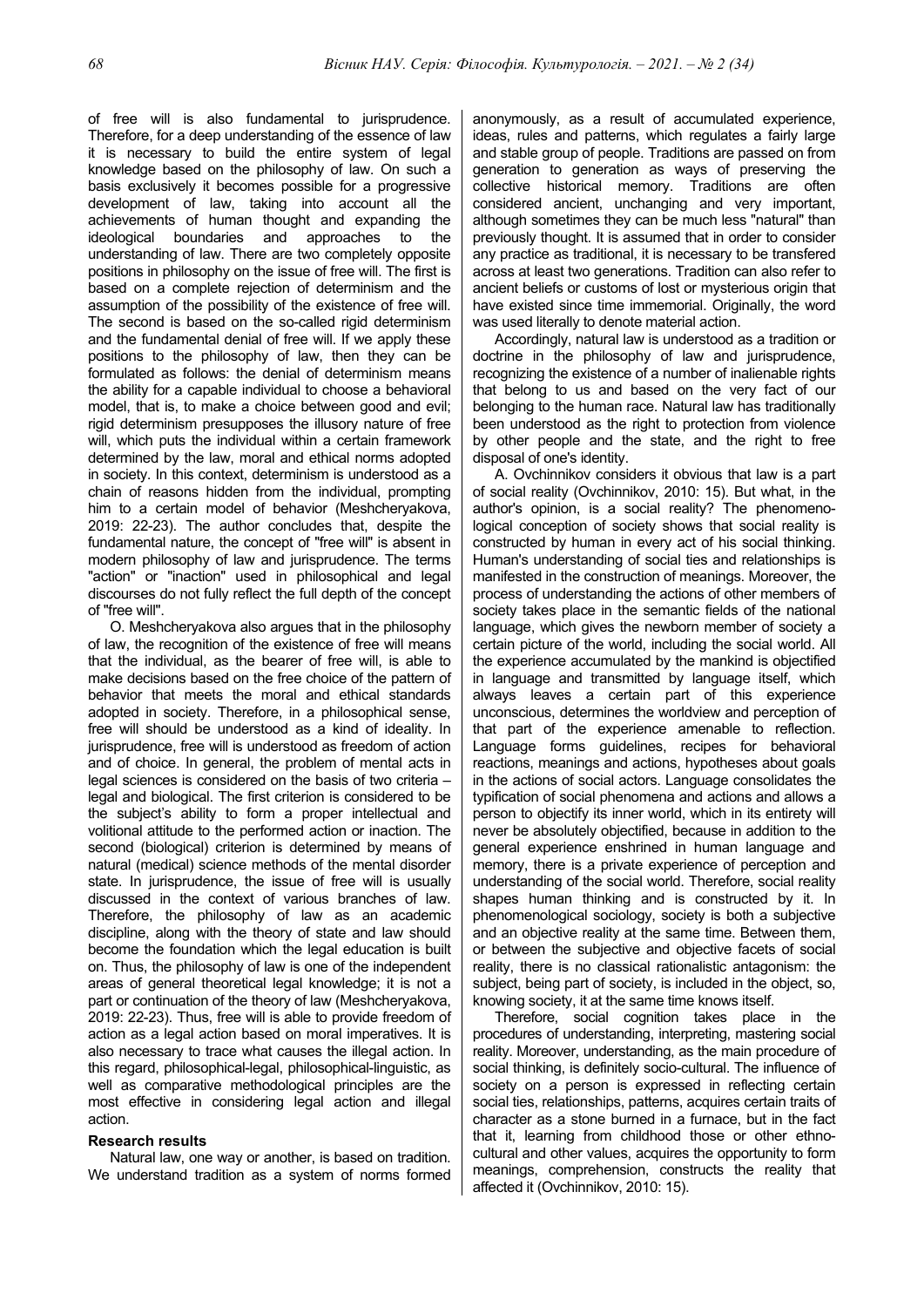Therefore, it is important to understand the transformation of the essence of "tradition", as well as the content of natural law, not in the utilitarian-applied sense of the word, but in the deep philosophical and moral sense. Social knowledge of legal reality does take place in the procedures of understanding, interpreting, mastering social reality, but full understanding is not always present, and sometimes absent at all, which creates a confrontation between legal action and illegal action. If "understanding" replaces "interpretation" at all, then all natural canons are being destroyed, including the canons of natural law.

The word "tradition" has been interpreted so harshly that its boundaries are gradually disappearing. Modern globalization offers images of new traditions or creates a situation of complete abandonment of tradition. Initially, the word "tradition" was associated with the fact that it has lost its novelty, opposes development and renewal, which in itself invariably symbolizes stability or stagnation, eliminates the need to comprehend the situation and make a decision. "Tradition" is often presented as a synonym for the word "backwardness". In the concept of progressivism, tradition retreats under the onslaught of the new, becomes a doomed and historically relative phenomenon. It can be argued that tradition is completely inferior to technology and innovation.

At all times, tradition viewed in the context of history has adapted to the needs of today, and change has become part of the ancient tradition. Tradition is changing slowly, and those who adhere to tradition unconsciously react to change. If a tradition is significantly transformed over many generations, it will be seen as immutable or as a canon. This model of behavior involves the correlation of individual actions with the line of tradition. Abandonment of any tradition in the field of natural law legitimizes illegal action.

Natural law is also considered in modern legal discourse as a natural process of history and is not a true law, but an ideal construction of future. The historical approach offers to consider all ongoing legal actions and illegal actions from the point of view of regularity, but, at the same time, the differences between "old" and "new" in each concrete historical time are leveled. The ideal construction of the future is possible within a set of individual moments of the present. Natural law, therefore, is evolving ideal consciousness of law, arising from the goods and needs of life, contributing to their further development. It contributes to the birth of real law, which is a natural process. Until natural law as an ideal consciousness has become a form of law, norm, rule or custom, it is only a moral requirement. Morality, therefore, is practically beyond the sphere of the relationship between legal and illegal actions.

## **Discussion**

Today, natural rights also include many socioeconomic and political rights, in particular, the right of the people to establish a constitution, to participate in political life actively, to be united in political parties, to work, to have a decent wage, equality before the court and the law. A. Mamychev, A. Mordovtsev, S. Shestopal argue that the consideration of different, even competing types of understanding of law, ways of understanding

the legal, political, spiritual spheres of society  $-$  is, in methodological terms, the necessary meaningful moments of the main process of modern legal science identification of national law (Mamychev, 2017: 489). The question posed by the representatives of legal positivism as a statement remains "open": can a right be granted only by the will of the state embodied in law, so there can be no right outside the law, or is this a controversial point?

A. Mordovtsev, A. Mamychev also note that it is the legal mentality that determines the set of readiness and predispositions of the individual to act, think, feel, perceive various phenomena, assessing them as positive or negative, in the state-legal sphere; involves a combination of cognitive and value motives of lawful or wrongful behavior of actors (Mordovtsev, 2016: 446). Such readiness of individuals is connected with a long tradition to feel and consciously accept the action of the regulatory action as it is obligatory for execution within a certain time in a certain territory and concerning a concrete circle of persons, bodies, and organizations. As a general rule, a normative act applies to relations that took place after its entry into force. At the same time, the tradition remains, and regulations are transformed.

N. Varlamova draws attention to the special importance of internationalization (or transnationalization) of legal regulation. Today, in the context of the global division of labor and active interstate migration, it is becoming increasingly difficult to separate issues related to the internal affairs of a state and issues of general or regional interest. The everyday life of a person is dependent on events happening at the other end of the world. Citizens of one state who identify with the community are increasingly living and working outside the community. The operation of many commercial and non-commercial organizations has also long gone beyond national borders. The nature of international relations is changing radically; they are no longer reduced to interstate and acquire a diffuse character. Today in the international arena compete and cooperate with not only nation-states, but also many transnational and supranational organizations of all kinds – large multinational companies, the WTO, the World Bank, NATO, the European Union, Greenpeace, and Amnesty International. Moreover, non-governmental transnational organizations sometimes operate even more effectively than states and their associations.

As a result, a number of economic, financial, environmental, social, political, military processes that affect the lives of the population are beyond the control of nation states. Formally, sovereign states (regardless of their economic and military power) are unable to act fully autonomously, even within their territory, and are forced to take into account the position of other actors in international relations – nation-states and transnational organizations. The state largely loses control over its domestic legal order, because the implementation of adopted regulations governing, for example, the Internet, taxation, the fight against unemployment or economic crimes, cannot be provided solely by the resources at its disposal (Varlamova, 2016: 32). Traditions in international and intercultural legal reality are different, so they do not coincide, and the confrontation between legal action and illegal action is growing. Legal regulation, as a rule, is a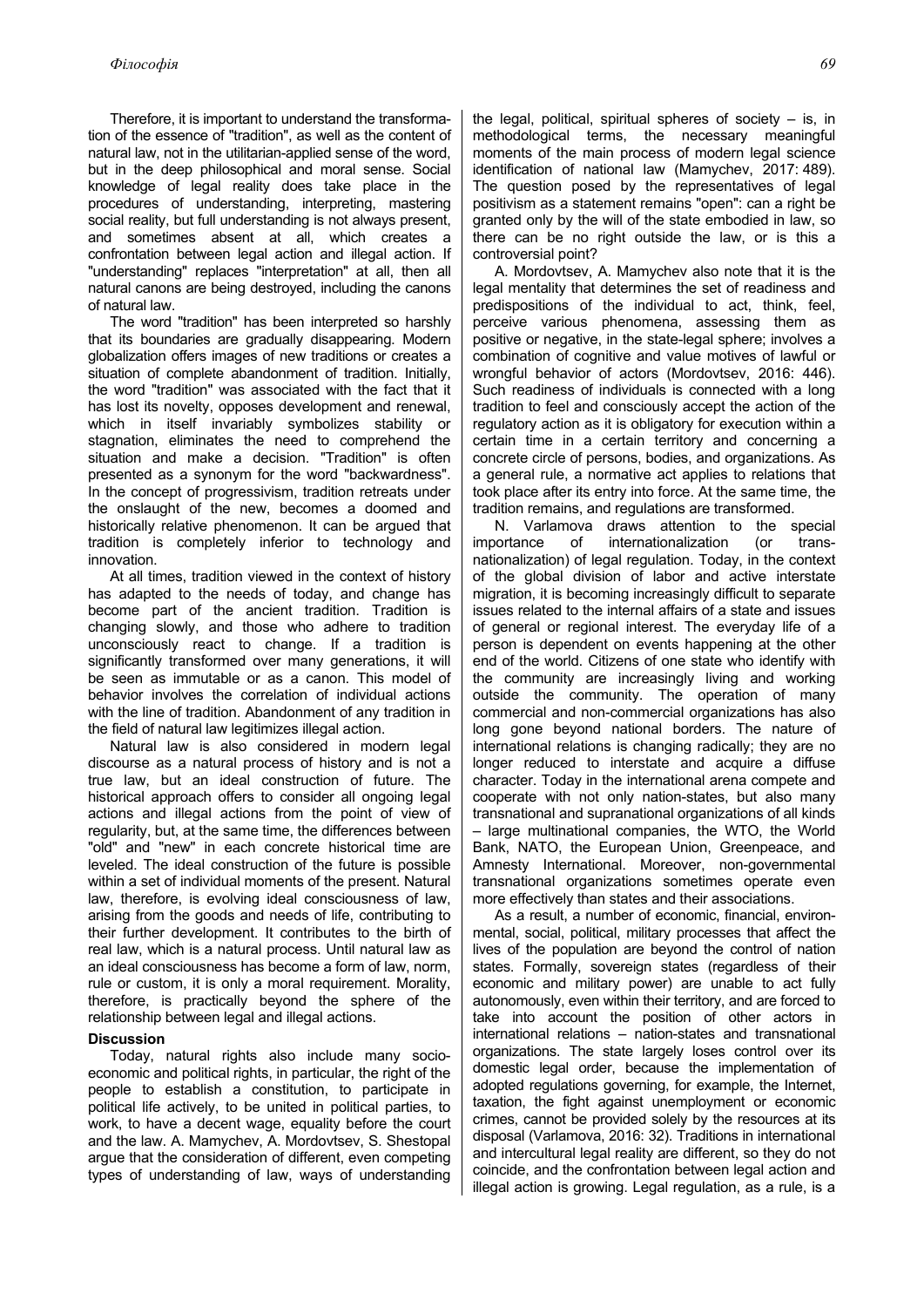process of purposeful influence of the state on public relations by means of special legal means and methods which are directed on their stabilization. However, the new global legal normality is often implemented as a unilateral mechanism, operating within a single value model, unsuitable for bearers of different legal traditions.

S. Kharchenko confirmed that in today's globalized world, where competition between different centers of power is becoming more intense, not all players are equal. It can be observed that international legal institutions often act asymmetrically towards certain members of the world community, and their strategic interests are ignored (Kharchenko, 2019: 91). That is, such a new legal normality, declaring equality, generates inequality.

E. Gerasimova considers this problem in another point of view and emphasizes that equality in the socioeconomic sphere, achieved at the cost of limiting economic activity and forcing the low standard of living of most citizens, cannot be good. The author states that inequality in wealth can be the basis for compensating benefits for everyone. For example, no one will deny the high progressive tax on wealth in this case (Gerasimova, 2020: 8). Such new traditions as sponsorship, patronage, charity, funding also replace the concepts of equality and inequality, as they are based not on a natural desire to do good, but on the need to circumvent the law, to reduce taxes on wealth.

For the legislator, natural law should be a guideline to be pursued. There is no single universally recognized list of natural rights: it can vary depending on time, place. Legal reality today is presented not only as a material and spiritual reality, but also as a virtual one. In this sense Yu. Kharchenko showed how the trivergence of the material, spiritual and virtual worlds only distantly reflects the essence of the universal integrity, however, it allows us to see, as we have already said, the colossal capabilities of a person that discovers new phenomena, fixes them in spacetime, thinks them, and manifests its unique qualities (talents, abilities, character traits). That is, the feeling of the unique and the universal integrity is the most important stimulus for the development of the human psyche, self and spirituality (Kharchenko, 2020 : 21). The concept of natural law understands "right" and "law" as different concepts. Thus, each individual has some higher, permanent right, embodying reason, justice, the objective order of values, or even the wisdom of God himself. All of them do not depend on the norms and principles established by the state and act directly.

### **Conclusion**

Thus, "legal action" as a factor of fair balance in society, is a derivative of the rule of law. It still continues to be formed under the influence of natural law, tradition, canon as the basic foundations of society and the state. In modern philosophical and legal discourse, the "rule of law" is presented as an ideal type of state, which activities subject to law. Legal traditions in comparison with legal customs represent a wider entity; they are less connected with feelings, emotions of people. What distinguishes these social regulators is that customs are formed over several generations, and traditions in a shorter time.

"Legal action" forms the basic principles of legal behavior as a socially significant external practical activity,

evaluated from political, legal, moral positions. Legal behavior is an externally observable system of human actions, which the law is realized in. "Illegal action", in turn, is the opposite factor, disturbing the balance of social relations, leveling or destroying tradition. "Illegal action" generates "protest unconventionality". Protest unconventionality is a deliberate violation of established traditions, order, norms, rules of conduct, taboos.

#### **Literature**

1. Варламова Н. В. Гетерархичность современных правовых систем и постсоветская теория права. Проблемы постсоветской теории и философии права: сб. статей. М.: Юрлитинформ, 2016. 296 с. С. 30-71.

2. Герасимова Е. М. Моральний концепт суспільного договору в координатах ринкового господарства / Е. М. Герасимова // Вісник НАУ. Серія: Філософія. Культурологія. 31. – 2020. –

С. 5-9. DOI: https://doi.org/10.18372/2412-2157.31.14817 3. Мамычев А. Ю. Социокультурные основания трансформации национальной государственно-правовой организации: проблемы понимания и познания / А. Ю. Мамычев, А. Ю. Мордовцев, С. С. Шестопал // Балтийский гуманитарный журнал. – Т. 6. – 21. – 2017. – С. 487-491. https://cyberleninka.ru/article/n/ sotsiokulturnyeosnovaniya-transformatsii-natsionalnoy-gosudarstvennopravovoy-organizatsii-problemy-ponimaniya-i-poznaniya

4. Мещерякова О. М. Философия права в системе философии и юриспруденции / О. М. Мещерякова // Russian journal of legal studies. – Volume 6. – 19, 2. – 2019. – С. 22-27. doi: https://doi.org/ 10.17816/RJLS18473/С 22-27.

5. Мордовцев А. Ю. Правовой менталитет как основание исследования национального права и публично-властной организации в XXI веке / А. Ю. Мордовцев, А. Ю. Мамычев // АНИ: экономика и управление. – Т. 5. – 17, 4. – 2016. – С. 444-447. https://cyberleninka.ru/article/n/pravovoy-mentalitetkak-osnovanie-issledovaniya-natsionalnogo-prava-i-publichnovlastnoy-organizatsii-v-xxi-veke/viewer

6. Овчинников А. И. Герменевтико-феноменологическая концепция права / А. И. Овчинников // Северо-Кавказский<br>юридический вестник. — 2. — 2010. — С. 14-21. юридический вестник. https://cyberleninka.ru/article/n/germenevtiko-fenomenologiches kaya-kontseptsiya-prava-chast-i/viewer

7. Kharchenko S. Concept of "absolute right" of G. Hegel in modern changing world. Вісник НАУ. Серія: Філософія. Культурологія. 30, 2 (2019): 91-94. DOI:10.18372/2412- 2157.30.14430

8. Kharchenko Y. Timeless and extra-space essence of the universal integrity: topological trivergence of the spiritual, material and virtual worlds. Вісник НАУ. Серія: Філософія. Культурологія. 32, 2 (2020): 19-23. DOI: https://doi.org/ 10.18372/2412-2157.32.15099

#### **References**

1. Varlamova, N. 2016. Geterarkhichnost sovremennykh pravovykh sistem i postsovetskaya teoriya prava [Heterarchism of modern legal systems and post-Soviet theory of law]. In Problemy postsovetskoy teorii i filosofii prava, Problems of post-Soviet theory and philosophy of law 30-71. Moscow: Yurlitinform.

2. Gerasimova, E. 2020. "Moralniy kontsept suspіlnogo dogovoru v koordinatakh rinkovogo gospodarstva" [The moral concept of the social contract in the coordinates of a market economy]. Visnyk Natsionalnoho aviatsiinoho universytetu. Seriia: Filosofiia. Kulturolohiia, Proceedings of the National Aviation University. Series: Philosophy. Cultural Studies 1(29): 5-9. https://doi.org/10.18372/2412-2157.31.14817

3. Mamychev, A., Mordovtsev, A., and Shestopal, S. 2017. "Sotsiokulturnyye osnovaniya transformatsii natsionalnoy gosudarstvenno-pravovoy organizatsii: problemy ponimaniya i poznaniya" [Sociocultural Foundations of the Transformation of the National State-Legal Organization: Problems of Understanding and Cognition]. Baltiyskiy gumanitarnyy zhurnal, Baltic Humanitarian Journal 6(21): 487-491. Accessed November 12, 2021. https://cyberleninka.ru/article/n/sotsiokulturnyeosnovaniya-transformatsii-natsionalnoy-gosudarstvennopravovoy-organizatsii-problemy-ponimaniya-i-poznaniya